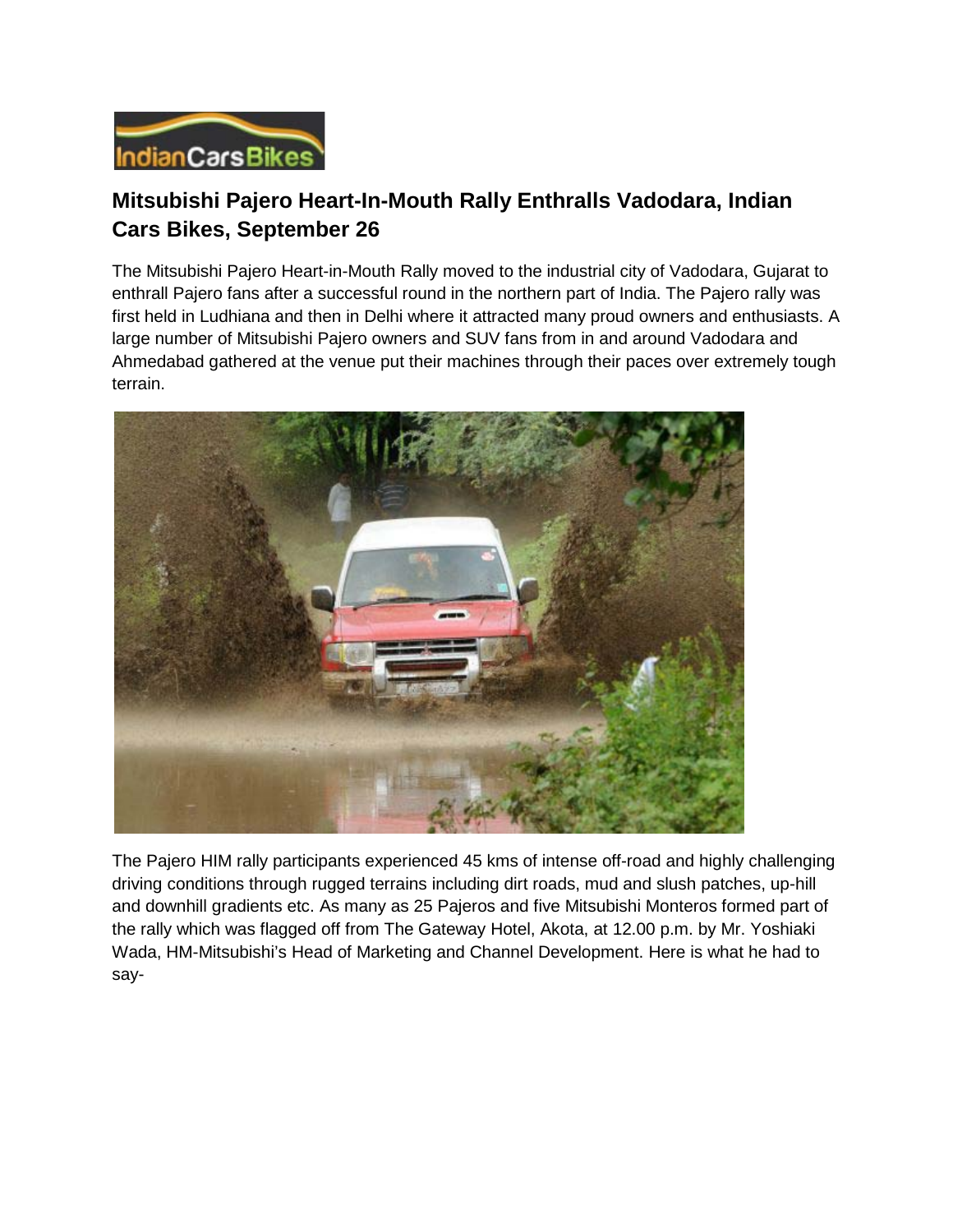

"Pajero has attained a cult status across the world with its owners forming Pajero clubs and groups in large numbers. The whole idea behind organizing the Pajero Heart-in-Mouth rally is to bring together the lovers of this incredible vehicle on a common platform where they may bond and share their Pajero experiences. Gujarat is an important market for us and we have a strong customer base for Pajero here. Expectedly, the turn-out was highly encouraging."